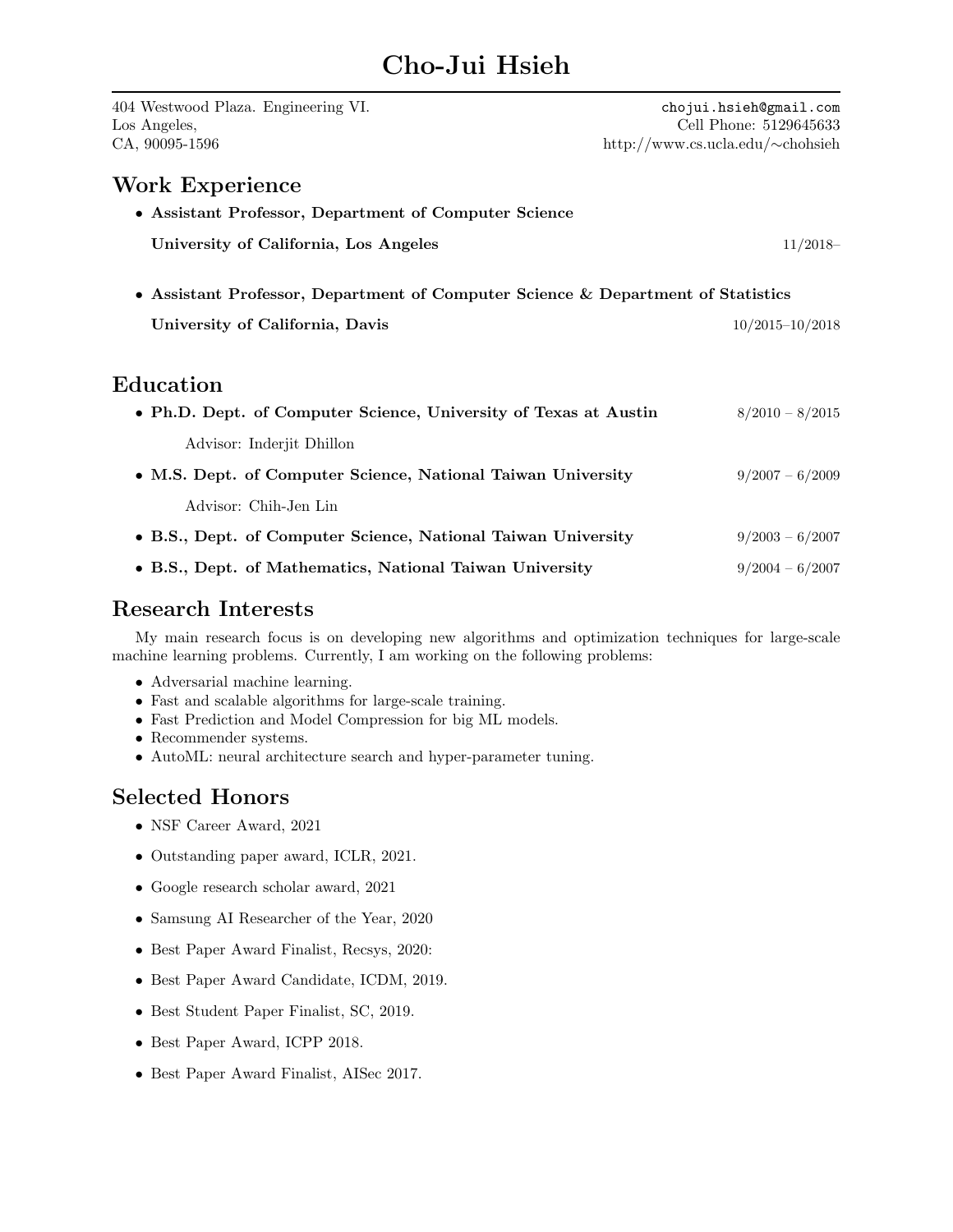- Best Paper Award, ICDM 2012.
- Best Research Paper Award, KDD 2010.
- IBM PhD Fellowships: 2013–2014, 2014–2015.
- Best Master's Thesis Award, Institute of Information and Computing Machinery, 2009.

# PhD Students

#### Current Ph.D. Students:

Huan Zhang, Minhao Cheng, Xuanqing Liu, Patrick H. Chen, Xiangning Chen, Yuanhao Xiong, Li-Cheng Lan, Bhairav Chidambaram, Qin Ding (co-advised with James Sharpnack), Lifeng Wei (co-advised with James Sharpnack).

#### Former Ph.D. Students:

Yao Li (Assistant Professor, UNC Chapel Hill) Puyudi Yang (Facebook) Liwei Wu (LinedIn) Franco Liang (LinedIn)

### Publications

Google Scholar Profile: Number of Citations=16000+; h-index = 46, i10-index = 86. Details available at <http://scholar.google.com/citations?user=Wy89g4IAAAAJ&hl=en&oi=ao>

### Conference Publications

- 1. Xiangning Chen, Cihang Xie, Mingxing Tan, Li Zhang, Cho-Jui Hsieh, Boqing Gong. Robust and Accurate Object Detection via Adversarial Learning. In IEEE Computer Society Conference on Computer Vision and Pattern Recognition (CVPR), 2021.
- 2. Qin Ding, Cho-Jui Hsieh, James Sharpnack. An Efficient Algorithm For Generalized Linear Bandit: Online Stochastic Gradient Descent and Thompson Sampling. In International Conference on Artificial Intelligence and Statistics (AISTATS), 2021.
- 3. Ruochen Wang, Minhao Cheng, Xiangning Chen, Xiaocheng Tang, Cho-Jui Hsieh. Rethinking Architecture Selection in Differentiable NAS. In International Conference on Learning Representations  $(ICLR)$ , 2021. Outstanding paper award.
- 4. Xiangning Chen\*, Ruochen Wang\*, Minhao Cheng\*, Xiaocheng Tang, Cho-Jui Hsieh (\* Equal Contribution). DrNAS: Dirichlet Neural Architecture Search. In International Conference on Learning Representations (ICLR), 2021.
- 5. Huan Zhang\*, Hongge Chen\*, Duane Boning, Cho-Jui Hsieh (\* Equal Contribution). Robust Reinforcement Learning on State Observations with Learned Optimal Adversary. In International Conference on Learning Representations (ICLR), 2021.
- 6. Kaidi Xu\*, Huan Zhang\*, Shiqi Wang, Yihan Wang, Suman Jana, Xue Lin, Cho-Jui Hsieh (\* Equal Contribution). Fast and Complete: Enabling Complete Neural Network Verification with Rapid and Massively Parallel Incomplete Verifiers. In International Conference on Learning Representations (ICLR), 2021.
- 7. Cheng-Yu Hsieh, Chih-Kuan Yeh, Xuanqing Liu, Pradeep Kumar Ravikumar, Seungyeon Kim, Sanjiv Kumar, Cho-Jui Hsieh. Evaluations and Methods for Explanation through Robustness Analysis. In International Conference on Learning Representations (ICLR), 2021.
- 8. Li-Cheng Lan, Meng-Yu Tsai, Ti-Rong Wu, I-Chen Wu, Cho-Jui Hsieh. Learning to Stop: Dynamic Simulation Monte-Carlo Tree Search. In the AAAI Conference on Artificial Intelligence (AAAI), 2021.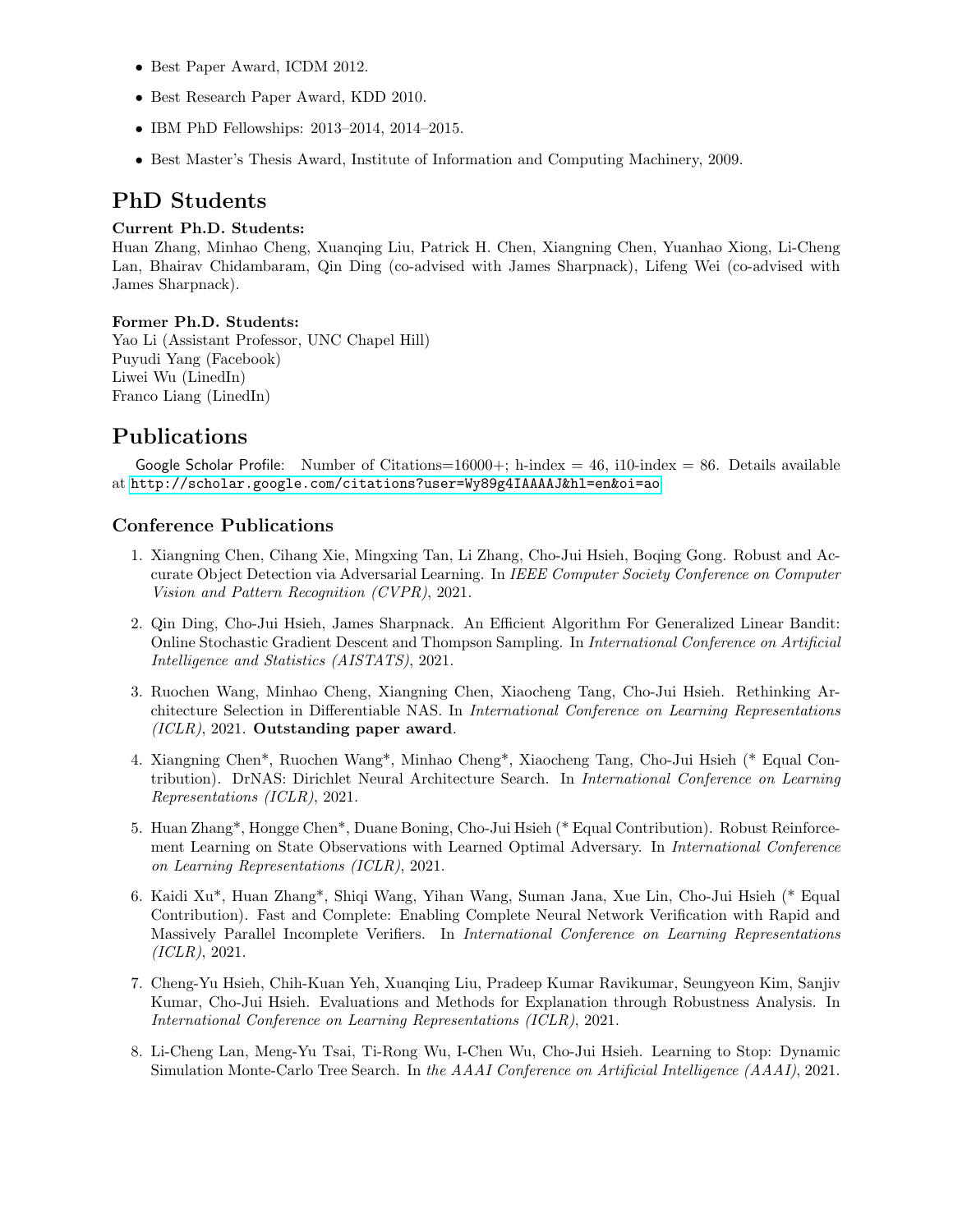- 9. Minhao Cheng, Pin-Yu Chen, Sijia Liu, Shiyu Chang, Cho-Jui Hsieh, Payel Das. Self-Progressing Robust Training. In the AAAI Conference on Artificial Intelligence (AAAI), 2021.
- 10. Benlin Liu, Yongming Rao, Jiwen Lu, Jie Zhou, Cho-Jui Hsieh. Multi-Proxy Wasserstein Classifier for Image Classification. In the AAAI Conference on Artificial Intelligence (AAAI), 2021.
- 11. Huan Zhang\*, Hongge Chen\*, Chaowei Xiao, Bo Li, Mingyan Liu, Duane Boning, Cho-Jui Hsieh (\* Equal Contribution). Robust Deep Reinforcement Learning against Adversarial Perturbations on State Observations. In Neural Information Processing Systems (NeurIPS), 2020. Spotlight presentation.
- 12. Hongge Chen, Si Si, Yang Li, Ciprian Chelba, Sanjiv Kumar, Duane Boning, Cho-Jui Hsieh. Multi-Stage Influence Function. In Neural Information Processing Systems (NeurIPS), 2020.
- 13. Lu Wang, Xuanqing Liu, Jinfeng Yi, Yuan Jiang, Cho-Jui Hsieh. Provably Robust Metric Learning. In Neural Information Processing Systems (NeurIPS), 2020.
- 14. Chong Zhang, Huan Zhang, Cho-Jui Hsieh. An Efficient Adversarial Attack for Tree Ensembles. In Neural Information Processing Systems (NeurIPS), 2020.
- 15. Kaidi Xu\*, Zhouxing Shi\*, Huan Zhang\*, Yihan Wang, Kai-Wei Chang, Minlie Huang, Bhavya Kailkhura, Xue Lin, Cho-Jui Hsieh (\* Equal Contribution). Provable, Scalable and Automatic Perturbation Analysis on General Computational Graphs. In Neural Information Processing Systems (NeurIPS), 2020.
- 16. Utkarsh Ojha, Krishna Kumar Singh, Cho-Jui Hsieh, Yong Jae Lee. Generative Modeling of Factorized Representations in Class-Imbalanced Data. In Neural Information Processing Systems (NeurIPS), 2020.
- 17. Jun-Ho Choi, Huan Zhang, Jun-Hyuk Kim, Cho-Jui Hsieh, Jong-Seok Lee. Adversarially Robust Deep Image Super-Resolution using Entropy Regularization. In Asian Conference on Computer Vision  $(ACCV)$ , 2020.
- 18. Liwei Wu, Shuqing Li, Cho-Jui Hsieh, James Sharpnack. SSE-PT: Sequential Recommendation Via Personalized Transformer. In ACM Recommender Systems conference (Recsys), 2020. Best long paper finalist.
- 19. Yuanhao Xiong, Cho-Jui Hsieh. Improved Adversarial Training via Learned Optimizer. In European Conference on Computer Vision (ECCV), 2020.
- 20. Benlin Liu, Yongming Rao, Jiwen Lu, Jie Zhou, Cho-Jui Hsieh. MetaDistiller: Network Self-boosting via Meta-learned Top-down Distillation. In European Conference on Computer Vision (ECCV), 2020.
- 21. Xuanqing Liu, Hsiang-Fu Yu, Inderjit Dhillon, Cho-Jui Hsieh. Learning to Encode Position for Transformer with Continuous Dynamical Model. In International Conference on Machine Learning (ICML), 2020.
- 22. Xiangning Chen, Cho-Jui Hsieh. Stabilizing Differentiable Architecture Search via Perturbation-based Regularization. In International Conference on Machine Learning (ICML), 2020.
- 23. Yihan Wang, Huan Zhang, Hongge Chen, Duane Boning, Cho-Jui Hsieh. On Lp-norm Robustness of Ensemble Decision Stumps and Trees. In International Conference on Machine Learning (ICML), 2020.
- 24. Xiaoqing Zheng, Jiehang Zeng, Yi Zhou, Cho-Jui Hsieh, Minhao Cheng, Xuanjing Huang. Evaluating and enhancing the robustness of neural network-based dependency parsing models with adversarial examples. In Association for Computational Linguistics (ACL), 2020. (long).
- 25. Liunian Harold Li, Mark Yatskar, Da Yin, Cho-Jui Hsieh, Kai-Wei Chang. What Does BERT with Vision Look At? In Association for Computational Linguistics (ACL), 2020. (short).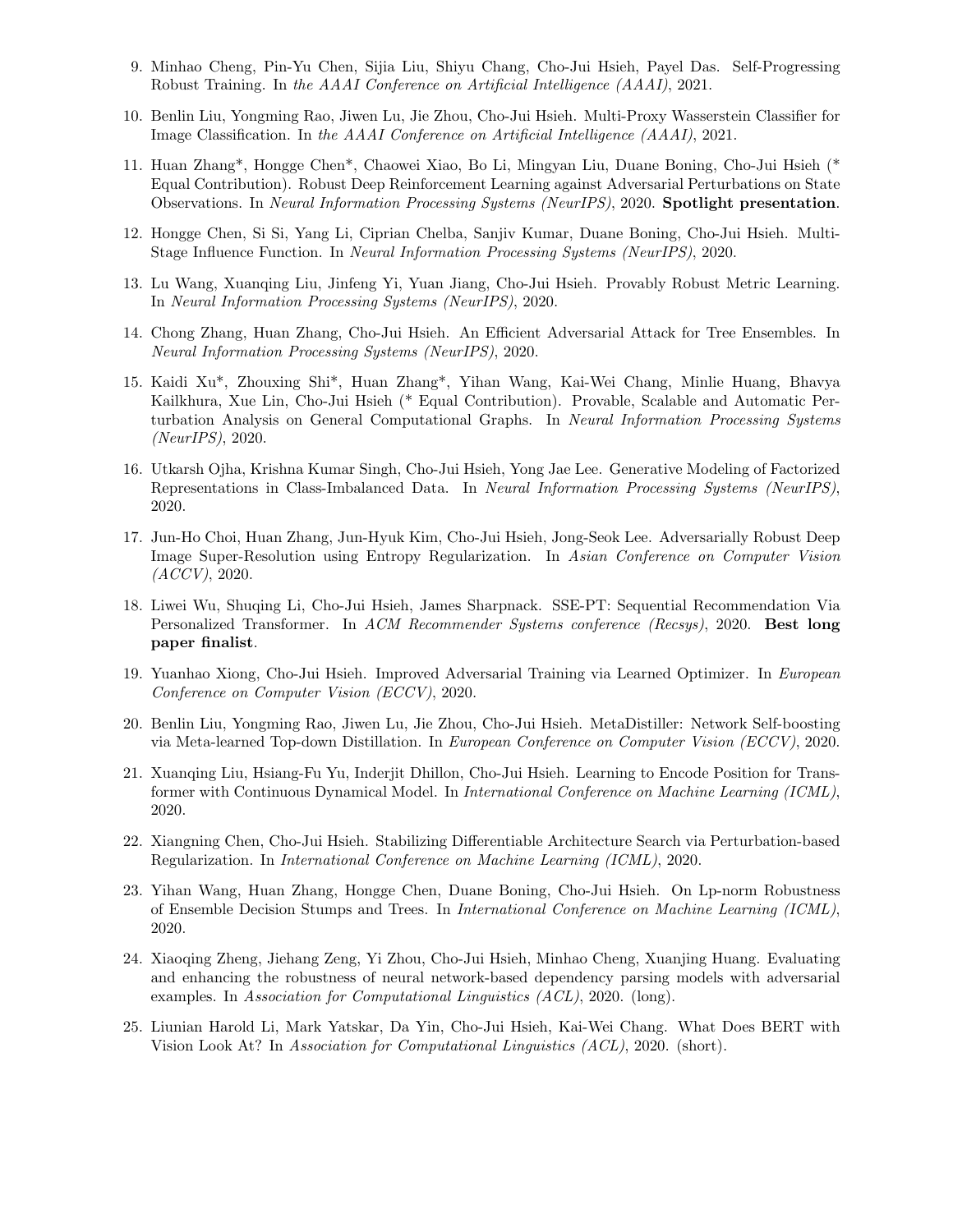- 26. Xuanqing Liu, Tesi Xiao, Si Si, Qin Cao, Sanjiv Kumar, Cho-Jui Hsieh. How Does Noise Help Robustness? Explanation and Exploration under the Neural SDE Framework. In IEEE Computer Society Conference on Computer Vision and Pattern Recognition (CVPR), 2020. Oral presentation.
- 27. Jyun-Yu Jiang\*, Patrick H. Chen\*, Cho-Jui Hsieh and Wei Wang. (\* Equal Contribution). Clustering and Constructing User Coresets to Accelerate Large-scale Top-K Recommender Systems. In ACM WWW International conference on World Wide Web (WWW), 2020.
- 28. Quanming Yao\*, Xiangning Chen\*, James T. Kwok, Yong Li, Cho-Jui Hsieh (\* Equal Contribution). Efficient Neural Interaction Functions Search for Collaborative Filtering. In ACM WWW International conference on World Wide Web (WWW), 2020.
- 29. Liwei Wu, Hsiang-Fu Yu, Nikhil Rao, James Sharpnack, Cho-Jui Hsieh. Graph DNA: Deep Neighborhood Aware Graph Encoding for Collaborative Filtering. In International Conference on Artificial Intelligence and Statistics (AISTATS), 2020.
- 30. Minhao Cheng\*, Simranjit Singh\*, Patrick H. Chen, Pin-Yu Chen, Sijia Liu, Cho-Jui Hsieh. Sign-OPT: A Query-Efficient Hard-label Adversarial Attack. In International Conference on Learning Representations (ICLR), 2020.
- 31. Zhouxing Shi, Huan Zhang, Kai-Wei Chang, Minlie Huang, Cho-Jui Hsieh. Robustness Verification for Transformers. In International Conference on Learning Representations (ICLR), 2020.
- 32. Yangjun Ruan, Yuanhao Xiong, Sashank Reddi, Sanjiv Kumar, Cho-Jui Hsieh. Learning to Learn by Zeroth-Order Oracle. In International Conference on Learning Representations (ICLR), 2020.
- 33. Huan Zhang, Hongge Chen, Chaowei Xiao, Sven Gowal, Robert Stanforth, Bo Li, Duane Boning, Cho-Jui Hsieh. Towards Stable and Efficient Training of Verifiably Robust Neural Networks. In International Conference on Learning Representations (ICLR), 2020.
- 34. Runtian Zhai, Chen Dan, Di He, Huan Zhang, Boqing Gong, Pradeep Ravikumar, Cho-Jui Hsieh, Liwei Wang. MACER: Attack-free and Scalable Robust Training via Maximizing Certified Radius. In International Conference on Learning Representations (ICLR), 2020.
- 35. Yang You, Jing Li, Sashank Reddi, Jonathan Hseu, Sanjiv Kumar, Srinadh Bhojanapalli, Xiaodan Song, James Demmel, Cho-Jui Hsieh. Large Batch Optimization for Deep Learning: Training BERT in 76 minutes. In International Conference on Learning Representations (ICLR), 2020.
- 36. Minhao Cheng, Jinfeng Yi, Huan Zhang, Pin-Yu Chen, Cho-Jui Hsieh. Seq2Sick: Evaluating the Robustness of Sequence-to-Sequence Models with Adversarial Examples. In the AAAI Conference on Artificial Intelligence (AAAI), 2020.
- 37. Puyudi Yang, Jianbo Chen, Cho-Jui Hsieh, Jane-Ling Wang, Michael I. Jordan. ML-LOO: Detecting Adversarial Examples with Feature Attribution. In the AAAI Conference on Artificial Intelligence  $(AAAI), 2020.$
- 38. Hongge Chen\*, Huan Zhang\*, Si Si, Yang Li, Duane Boing, Cho-Jui Hsieh. (\* Equal contributio). Robustness Verification of Tree-based Models. In Neural Information Processing Systems (NeurIPS), 2019.
- 39. Xuanqing Liu, Si Si, Xiaojin Zhu, Yang Li, and Cho-Jui Hsieh. A Unified Framework for Data Poisoning Attack to Graph-based Semi-supervised Learning. In Neural Information Processing Systems (NeurIPS), 2019.
- 40. Liwei Wu, Shuqing Li, Cho-Jui Hsieh, James Sharpnack. Stochastic Shared Embeddings: Data-driven Regularization of Embedding Layers. In Neural Information Processing Systems (NeurIPS), 2019.
- 41. Ruiqi Gao, Tianle Cai, Haochuan Li, Liwei Wang, Cho-Jui Hsieh, Jason D. Lee. Convergence of Adversarial Training in Overparameterized Networks. In Neural Information Processing Systems (NeurIPS), 2019. Spotlight presentation.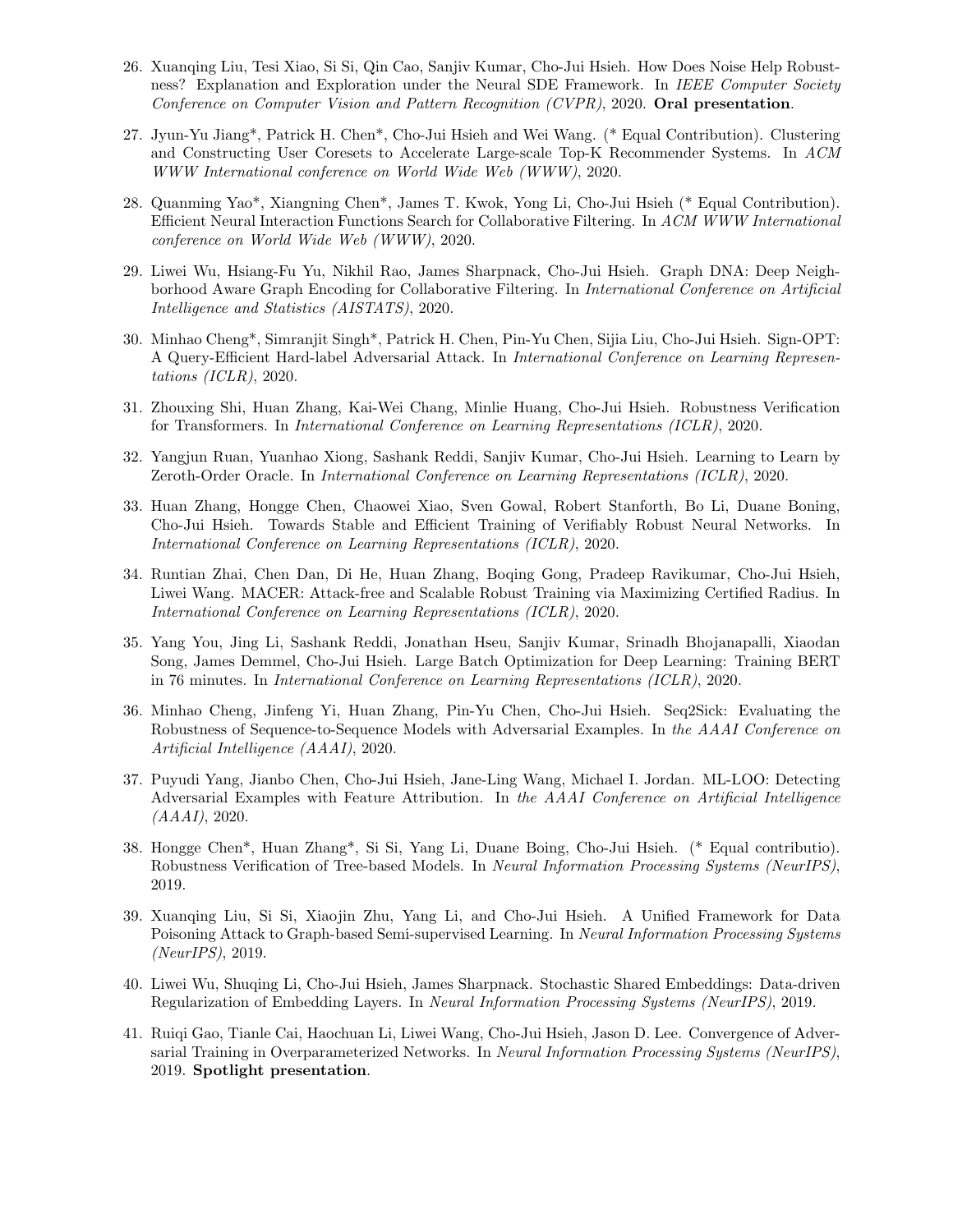- 42. Hadi Salman, Greg Yang, Huan Zhang, Cho-Jui Hsieh, Pengchuan Zhang. A Convex Relaxation Barrier to Tight Robustness Verification of Neural Networks. In Neural Information Processing Systems (NeurIPS), 2019.
- 43. Yukun Ma\*, Patrick H. Chen\*, Cho-Jui Hsieh (\* Equal contributio). MulCode: A Multiplicative Multi-way Model for Compressing Neural Language Model. In Conference on Empirical Methods in Natural Language Processing (EMNLP), 2019.
- 44. Jun-Ho Choi, Huan Zhang, Jun-Hyuk Kim, Cho-Jui Hsieh, Jong-Seok Lee. Evaluating Robustness of Deep Image Super-Resolution Against Adversarial Attacks. In International Conference on Computer Vision (ICCV), 2019.
- 45. Y. You, Y. He, S. Rajbhandari, W. Wang, C.-J. Hsieh, K. Keutzer, J. Demmel. Fast LSTM Inference by Dynamic Decomposition on Cloud Systems. In IEEE International Conference on Data Mining (ICDM), 2019. Best paper candidate.
- 46. Yang You, Jonathan Hseu, Chris Ying, James Demmel, Kurt Keutzer, Cho-Jui Hsieh. Large-batch Training for LSTM and Beyond. In International Conference for High Performance Computing, Networking, Storage, and Analysis (SC), 2019. Best Student Paper Award Finalist.
- 47. Yu-Lun Hsieh, Minhao Cheng, Da-Cheng Juan, Wei Wei, Wen-Lian Hsu, Cho-Jui Hsieh. On the Robustness of Self-Attentive Models. In Association for Computational Linguistics (ACL), 2019.
- 48. Wei-Lin Chiang, Xuanqing Liu, Si Si, Yang Li, Samy Bengio, Cho-Jui Hsieh. Cluster-GCN: An Efficient Algorithm for Training Deep and Large Graph Convolutional Networks. In ACM SIGKDD International Conference on Knowledge Discovery and Data Mining (KDD), 2019.
- 49. Hongge Chen, Huan Zhang, Duane Boning, Cho-Jui Hsieh. Robust Decision Trees Against Adversarial Examples. In International Conference on Machine Learning (ICML), 2019.
- 50. Moustafa Alzantot, Yash Sharma, Supriyo Chakraborty, Huan Zhang, Cho-Jui Hsieh, Mani Srivastava. GenAttack: Practical Black-box Attacks with Gradient-Free Optimization. In Genetic and Evolutionary Computation Conference (GECCO), 2019.
- 51. Xuanqing Liu, Cho-Jui Hsieh. Rob-GAN: Generator, Discriminator, and Adversarial Attacker. In IEEE Computer Society Conference on Computer Vision and Pattern Recognition (CVPR), 2019.
- 52. Minhao Cheng, Wei Wei, Cho-Jui Hsieh. Evaluating and Enhancing the Robustness of Dialogue Systems: A Case Study on a Negotiation Agent. In North American Chapter of the Association for Computational Linguistics: Human Language Technologies (NAACL), 2019.
- 53. Patrick H. Chen, Si Si, Sanjiv Kumar, Yang Li, Cho-Jui Hsieh. Learning to Screen for Fast Softmax Inference on Large Vocabulary Neural Networks. In International Conference on Learning Representations (ICLR), 2019.
- 54. Minhao Cheng, Thong Le, Pin-Yu Chen, Huan Zhang, Jinfeng Yi, Cho-Jui Hsieh. Query-Efficient Hard-label Black-box Attack: An Optimization-based Approach. In International Conference on Learning Representations (ICLR), 2019.
- 55. Huan Zhang\*, Hongge Chen\*, Zhao Song, Duane Boning, Inderjit Dhillon, Cho-Jui Hsieh. The Limitations of Adversarial Training and the Blind-Spot Attack. In International Conference on Learning Representations (ICLR), 2019.
- 56. Xuanqing Liu, Yao Li\*, Chongruo Wu\*, Cho-Jui Hsieh. Adv-BNN: Improved Adversarial Defense through Robust Bayesian Neural Network. In International Conference on Learning Representations (ICLR), 2019.
- 57. Huang Fang, Minhao Cheng, Cho-Jui Hsieh, Michael Friedlander. Fast Training for Large-Scale Oneversus-All Linear Classifiers using Tree-Structured Initialization. In SIAM International Conference on Data Mining (SDM), 2019.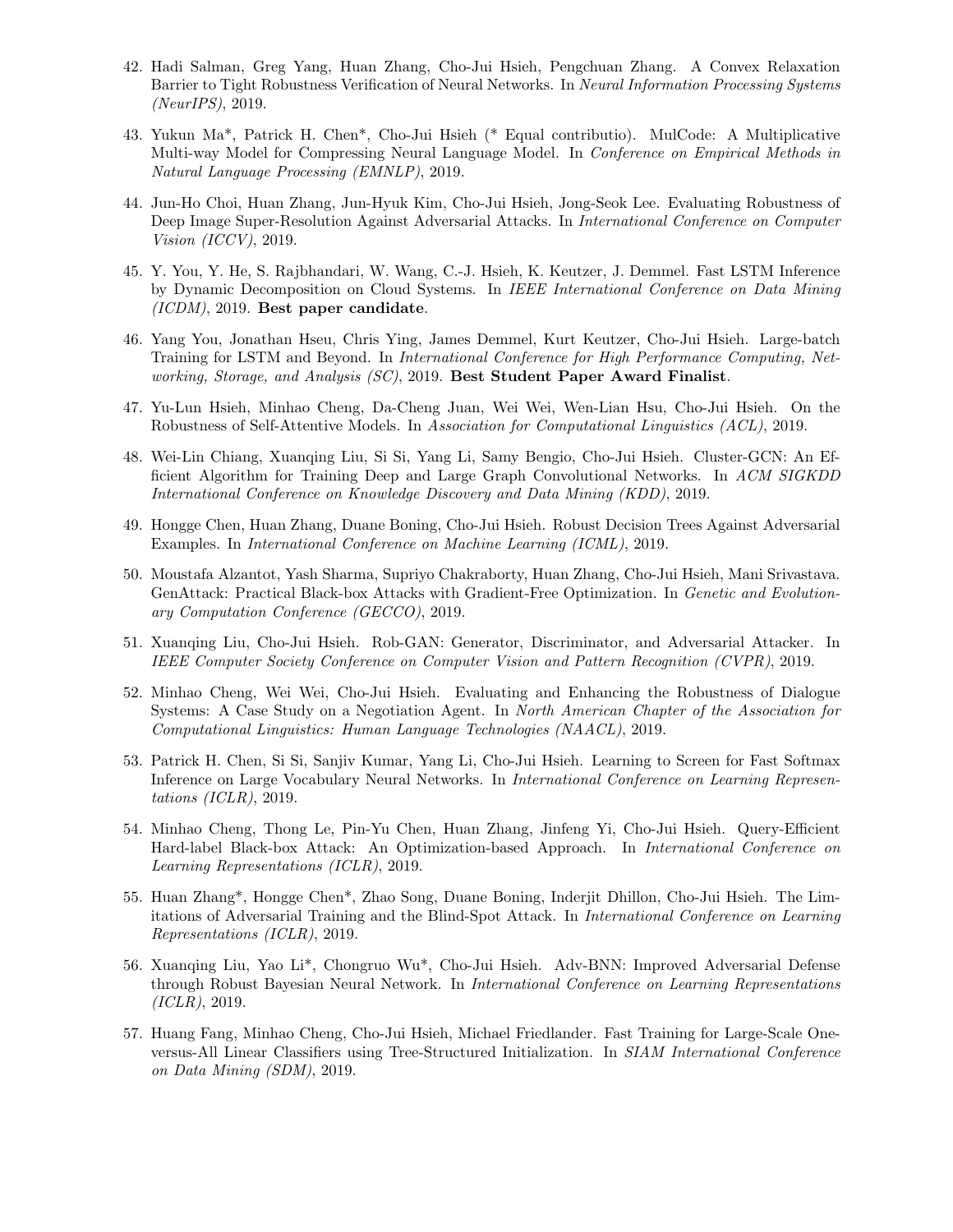- 58. Qin Ding, Hsiang-Fu Yu, Cho-Jui Hsieh. A Fast Sampling Algorithm for Maximum Inner Product Search. In International Conference on Artificial Intelligence and Statistics (AISTATS), 2019.
- 59. Hsiang-Fu Yu, Cho-Jui Hsieh, Inderjit Dhillon. Parallel Asynchronous Stochastic Coordinate Descent with Auxiliary Variables. In *International Conference on Artificial Intelligence and Statistics (AIS-*TATS), 2019.
- 60. Huan Zhang, Pengchuan Zhang, Cho-Jui Hsieh. RecurJac: An Efficient Recursive Algorithm for Bounding Jacobian Matrix of Neural Networks and Its Applications. In the AAAI Conference on Artificial Intelligence (AAAI), 2019.
- 61. Chun-Chen Tu, Paishun Ting, Pin-Yu Chen, Sijia Liu, Huan Zhang, Jinfeng Yi, Cho-Jui Hsieh. AutoZOOM: Autoencoder-based Zeroth Order Optimization Method for Attacking Black-box Neural Networks. In the AAAI Conference on Artificial Intelligence (AAAI), 2019.
- 62. Patrick Chen, Si Si, Yang Li, Ciprian Chelba, Cho-Jui Hsieh. GroupReduce: Block-Wise Low-Rank Approximation for Neural Language Model Shrinking. In Neural Information Processing Systems (NIPS), 2018.
- 63. Huan Zhang\*, Lily Weng\*, Pin-Yu Chen, Cho-Jui Hsieh, Luca Daniel. Efficient Neural Network Robustness Certification with General Activation Functions. In Neural Information Processing Systems (NIPS), 2018.
- 64. Yao Li, Minhao Cheng, Kevin Fujii, Fushing Hsieh, Cho-Jui Hsieh. Learning from Group Comparisons: Exploiting Higher-Order Interactions. In Neural Information Processing Systems (NIPS), 2018.
- 65. Xuanqing Liu, Minhao Cheng, Huan Zhang, Cho-Jui Hsieh. Towards Robust Neural Networks via Random Self-ensemble. In European Conference on Computer Vision (ECCV), 2018.
- 66. Yang You, Zhao Zhang, Cho-Jui Hsieh, James Demmel, Kurt Keutzer. ImageNet Training in Minutes. In International Conference on Parallel Processing (ICPP), 2018.
- 67. Xuanqing Liu, Cho-Jui Hsieh. Fast Variance Reduction Method with Stochastic Batch Size. In International Conference on Machine Learning (ICML), 2018.
- 68. Minhao Cheng, Ian Davidson, Cho-Jui Hsieh. Extreme Learning to Rank via Low Rank Assumption. In International Conference on Machine Learning (ICML), 2018.
- 69. Liwei Wu, Cho-Jui Hsieh, James Sharpnack. SQL-Rank: A Listwise Approach to Collaborative Ranking. In International Conference on Machine Learning (ICML), 2018.
- 70. Tsui-Wei Weng\*, Huan Zhang\*, Hongge Chen, Zhao Song, Cho-Jui Hsieh, Duane Boning, Inderjit Dhillon, Luca Daniel. Towards Fast Computation of Certified Robustness for ReLU Networks. In International Conference on Machine Learning (ICML), 2018.
- 71. Yang You, James Demmel, Cho-Jui Hsieh, Richard Vuduc. Accurate, Fast and Scalable Kernel Ridge Regression on Parallel and Distributed Systems. In International Conference on Supercomputing (ICS), 2018.
- 72. H. Chen\*, H. Zhang\*, P.-Y. Chen, J. Yi, C.-J. Hsieh. Attacking Visual Language Grounding with Adversarial Examples: A Case Study on Neural Image Captioning. In Association for Computational Linguistics (ACL), 2018.
- 73. M. Cheng, C.-J. Hsieh. Distributed Primal-Dual Optimization for Non-uniformly Distributed Data. In International Joint Conference on Artificial Intelligence (IJCAI), 2018.
- 74. C. Jiang, H.-F. Yu, C.-J. Hsieh, K.-W. Chang. Learning Word Embeddings for Low-resource Languages by PU Learning. In North American Chapter of the Association for Computational Linguistics: Human Language Technologies (NAACL), 2018.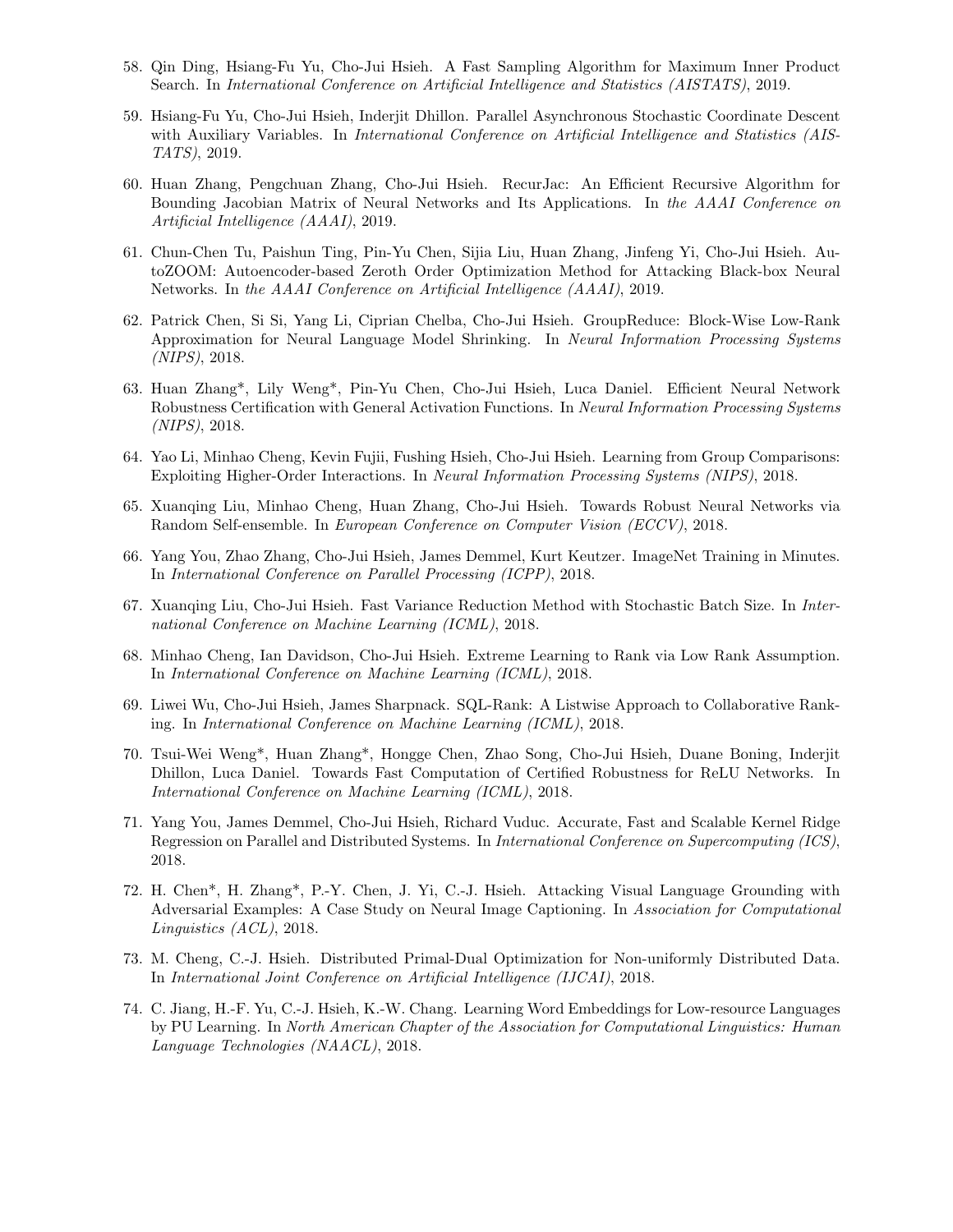- 75. T. Weng\*, H. Zhang\*, P.-Y. Chen, J. Yi, D. Su, Y. Gao, C.-J. Hsieh, L. Daniel. Evaluating the Robustness of Neural Networks: An Extreme Value Theory Approach. In International Conference on Learning Representations (ICLR), 2018.
- 76. J. Wang, C.-J. Hsieh. NLRR++: Scalable Subspace Clustering via Non-Convex Block Coordinate Descent. In SIAM International Conference on Data Mining (SDM), 2018.
- 77. P.-Y. Chen, Y. Sharma, H. Zhang, J. Yi, C.-J. Hsieh. Elastic-Net Attacks to Deep Neural Networks via Adversarial Examples. In the AAAI Conference on Artificial Intelligence (AAAI), 2018.
- 78. X. Lian, C. Zhang, H. Zhang, C.-J. Hsieh, J. Liu. Can Decentralized Algorithms Outperform Centralized Algorithms? A Case Study for Decentralized Parallel Stochastic Gradient Descent. In Neural Information Processing Systems(NIPS), 2017. Oral presentation, 1.3% acceptance rate.
- 79. J. Yi, C.-J. Hsieh, K. R. Varshney, L. Zhang, Y. Li. Scalable Demand-Aware Recommendation. In Neural Information Processing Systems(NIPS), 2017.
- 80. H. Yu, C.-J. Hsieh, Q. Lei, I. S. Dhillon. A Greedy Approach for Budgeted Maximum Inner Product Search. In Neural Information Processing Systems(NIPS), 2017.
- 81. P.-Y Chen\*, H. Zhang\*, Y. Sharma, J. Yi, C.-J. Hsieh. ZOO: Zeroth Order Optimization based Black-box Attacks to Deep Neural Networks without Training Substitute Models. In ACM Conference on Computer and Communications Security (CCS) Workshop on Artificial Intelligence and Security (AISec), 2017. Best Paper Award Finalist.
- 82. H. Fang, M. Cheng, C.-J. Hsieh. A Hyperplane-based Algorithm for Semi-supervised Dimension Reduction. In IEEE International Conference on Data Mining (ICDM), 2017. Full paper.
- 83. L. Wu, C.-J. Hsieh, J. Sharpnack. Large-scale Collaborative Ranking in Near-Linear Time. In ACM SIGKDD International Conference on Knowledge Discovery and Data Mining(KDD), 2017.
- 84. C.-J. Hsieh, S. Si, I. S. Dhillon. Communication-Efficient Distributed Block Minimization for Nonlinear Kernel Machines. In ACM SIGKDD International Conference on Knowledge Discovery and Data  $Mining(KDD), 2017.$
- 85. S. Si, H. Zhang, S. Keerthi, D. Mahajan, I. S. Dhillon, C.-J. Hsieh. Gradient Boosted Decision Trees for High Dimensional Sparse Output. In International Conference on Machine Learning(ICML), 2017.
- 86. H. Fang, Z. Zhen, Y. Shao, C.-J. Hsieh. Improved Bounded Matrix Completion for Large-scale Recommender Systems. In International Joint Conference on Artificial Intelligence (IJCAI), 2017.
- 87. K.-Y. Chiang, C.-J. Hsieh, I. S. Dhillon. Rank Aggregation and Prediction with Item Features. In AI and Statistics (AISTATS), 2017.
- 88. H. Zhang, C.-J. Hsieh. Fixing the Convergence Problems in Parallel Asynchronous Dual Coordinate Descent. In IEEE International Conference on Data Mining (ICDM), 2016. Full paper.
- 89. H. Zhang, C.-J. Hsieh, V. Akella. HogWild++: A New Mechanism for Decentralized Asynchronous Stochastic Gradient Descent. In IEEE International Conference on Data Mining (ICDM), 2016. Full paper.
- 90. Y. You, X. Lian, J. Liu, H.-F. Yu, I. S. Dhillon, J. Demmel, C.-J. Hsieh. Asynchronous Parallel Greedy Coordinate Descent. In Neural Information Processing Systems(NIPS), 2016.
- 91. X. Lian, H. Zhang, C.-J. Hsieh, Y. Huang, J. Liu. A Comprehensive Linear Speedup Analysis for Asynchronous Stochastic Parallel Optimization from Zeroth-Order to First-Order. In Neural Information Processing Systems(NIPS), 2016.
- 92. S. Si, K.-Y. Chiang, C.-J. Hsieh, N. Rao, I. S. Dhillon. Goal-Directed Inductive Matrix Completion. In ACM SIGKDD International Conference on Knowledge Discovery and Data Mining(KDD), 2016.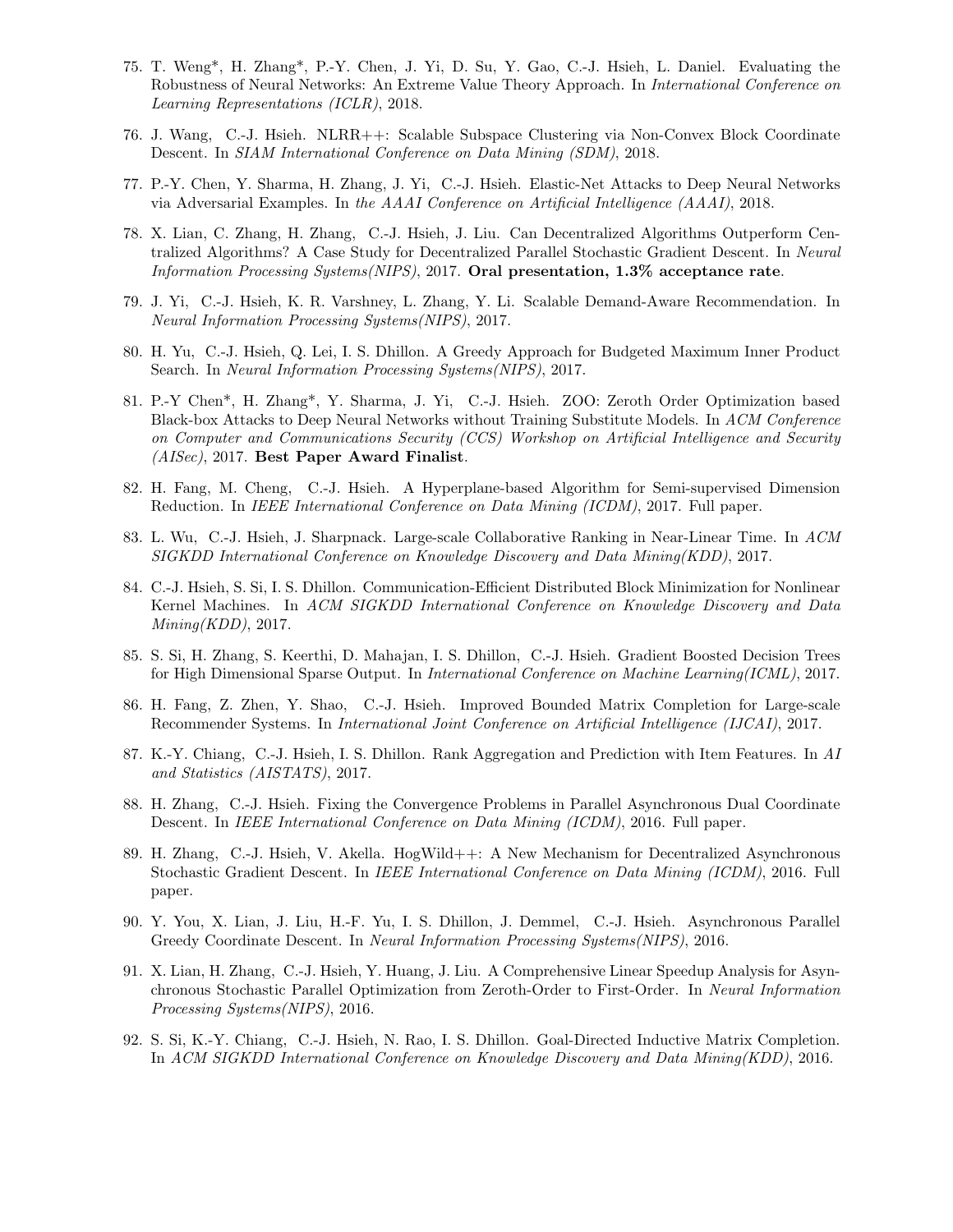- 93. S. Si, C.-J. Hsieh, I. S. Dhillon. Computationally Efficient Nystrom Approximation using Fast Transforms. In International Conference on Machine Learning(ICML), 2016.
- 94. K.-Y. Chiang, C.-J. Hsieh, I. S. Dhillon. Robust Principal Component Analysis with Side Information. In International Conference on Machine Learning(ICML), 2016.
- 95. K.-Y. Chiang, C.-J. Hsieh, I. S. Dhillon. Matrix Completion with Noisy Side Information. In Neural Information Processing Systems(NIPS), 2015. Spotlight presentation.
- 96. I. Yen, K. Zhong, C.-J. Hsieh, P. Ravikumar, I. S. Dhillon. Sparse Linear Programming via Primal and Dual Augmented Coordinate Descent. In Neural Information Processing Systems (NIPS), 2015.
- 97. C.-J. Hsieh, H.-F. Yu, I. S. Dhillon. PASSCoDe: Parallel ASynchronous Stochastic dual Co-ordinate Descent. In International Conference on Machine Learning(ICML), 2015.
- 98. C.-J. Hsieh, N. Natarajan, I. S. Dhillon. PU Learning for Matrix Completion. In International Conference on Machine Learning(ICML), 2015.
- 99. H.-F. Yu, C.-J. Hsieh, H. Yun, S. Vishwanathan, I. S. Dhillon. A Scalable Asynchronous Distributed Algorithm for Topic Modeling. In ACM WWW International conference on World Wide Web(WWW), 2015.
- 100. C.-J. Hsieh, I. S. Dhillon, P. Ravikumar, S. Becker, P. A. Olsen. QUIC & DIRTY: A Quadratic Approximation Approach for Dirty Statistical Models. In Neural Information Processing Systems(NIPS), 2014.
- 101. C.-J. Hsieh, S. Si, I. S. Dhillon. Fast Prediction for Large-Scale Kernel Machines. In Neural Information Processing Systems(NIPS), 2014.
- 102. E.-H. Yen, C.-J. Hsieh, P. Ravikumar, I. S. Dhillon. Constant Nullspace Strong Convexity and Fast Convergence of Proximal Methods under High-Dimensional Settings. In Neural Information Processing Systems (NIPS), 2014.
- 103. C.-J. Hsieh, S. Si, I. S. Dhillon. A Divide-and-Conquer Solver for Kernel Support Vector Machines. In International Conference on Machine Learning(ICML), 2014.
- 104. S. Si, C.-J. Hsieh, I. S. Dhillon. Memory Efficient Kernel Approximation. In International Conference on Machine Learning(ICML), 2014. Recommended for JMLR Fast Track, 18 out of  $1260+$ .
- 105. C.-J. Hsieh, P. A. Olsen. Nuclear Norm Minimization via Active Subspace Selection. In International Conference on Machine Learning(ICML), 2014.
- 106. C.-J. Hsieh, M. A. Sustik, I. S. Dhillon, P. Ravikumar, R. A. Poldrack. BIG & QUIC: Sparse Inverse Covariance Estimation for a Million Variables. In Neural Information Processing Systems(NIPS), 2013. Oral presentation, 1.5% acceptance rate.
- 107. H. Wang, A. Banerjee, C.-J. Hsieh, P. Ravikumar, I. S. Dhillon. Large Scale Distributed Sparse Precision Estimation. In Neural Information Processing Systems (NIPS), 2013.
- 108. C.-J. Hsieh, M. Tiwari, S. Shah, D. Agarwal. Organizational Overlap on Social Networks and its Applications. In ACM WWW International conference on World Wide Web(WWW), 2013.
- 109. H.-F. Yu, C.-J. Hsieh, S. Si, and I. S. Dhillon. Scalable Coordinate Descent Approaches to Parallel Matrix Factorization for Recommender Systems. In IEEE International Conference on Data Mining(ICDM), 2012. Best Paper Award.
- 110. C.-J. Hsieh, I. S. Dhillon, P. Ravikumar and A. Banerjee. A Divide-and-Conquer Method for Sparse Inverse Covariance Estimation. In Neural Information Processing Systems(NIPS), 2012.
- 111. C.-J. Hsieh, K.-Y. Chiang and I. S. Dhillon, Low-Rank Modeling of Signed Networks. In ACM SIGKDD International Conference on Knowledge Discovery and Data Mining(KDD), 2012.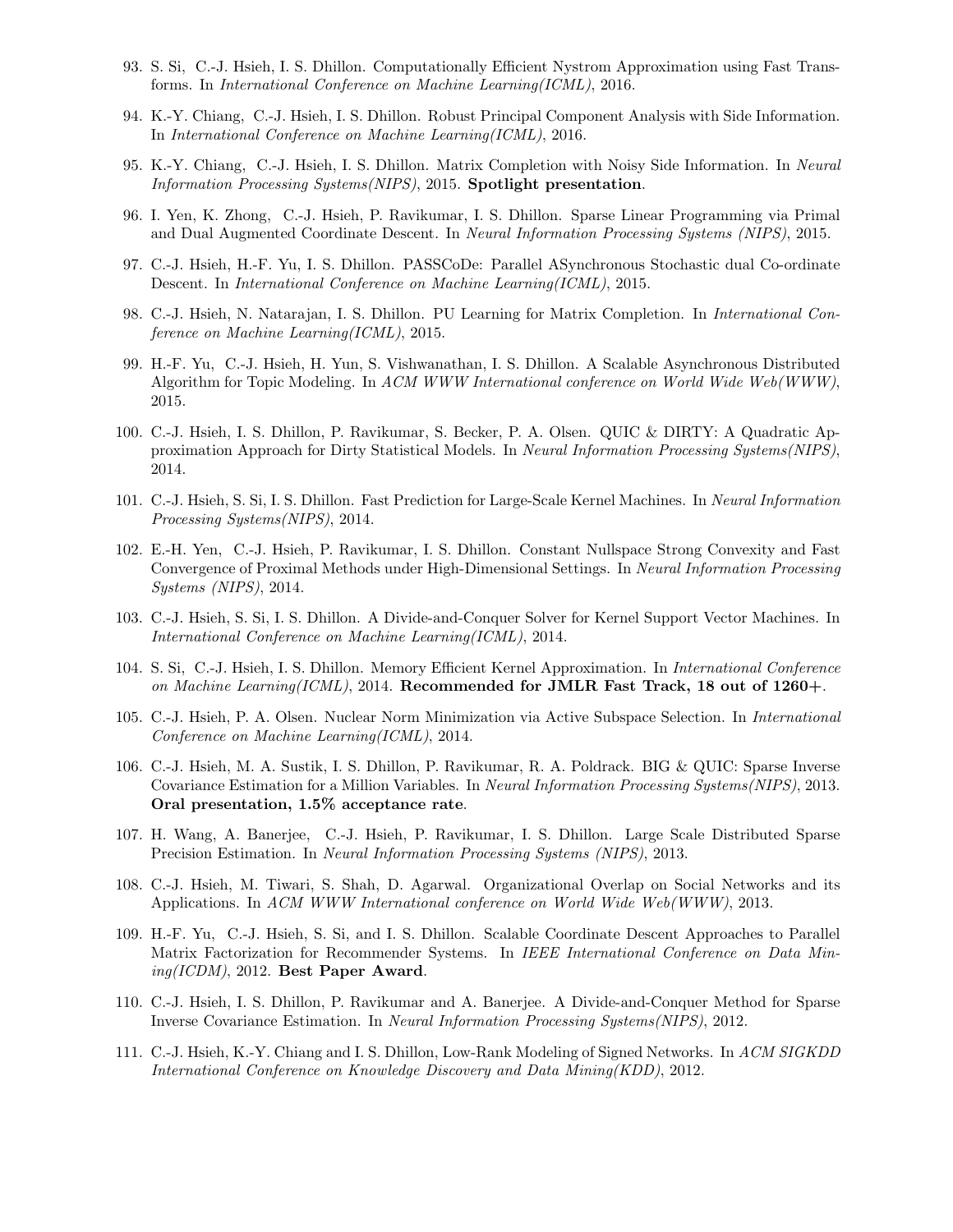- 112. C.-J. Hsieh, M. A. Sustik, I. S. Dhillon and P. Ravikumar. Sparse Inverse Covariance Matrix Estimation Using Quadratic Approximation. In Neural Information Processing Systems(NIPS), 2011.
- 113. C.-J. Hsieh and I. S. Dhillon. Fast Coordinate Descent Methods with Variable Selection for Nonnegative Matrix Factorization. In ACM SIGKDD International Conference on Knowledge Discovery and Data Mining(KDD), 2011.
- 114. H.-F. Yu, C.-J. Hsieh, K.-W. Chang, and C.-J. Lin. Large linear classification when data cannot fit in memory. In International Joint Conference on Artificial Intelligence(IJCAI), 2011. The Best Paper Track.
- 115. H.-F. Yu, C.-J. Hsieh, K.-W. Chang, and C.-J. Lin. Large linear classification when data cannot fit in memory. In ACM SIGKDD International Conference on Knowledge Discovery and Data Mining(KDD), 2010. Best Research Paper Award.
- 116. F.-L. Huang, C.-J. Hsieh, K.-W. Chang, and C.-J. Lin. Iterative scaling and coordinate descent method for maximum entropy models. In Association for Computational Linguistics(ACL), 2009. Short paper.
- 117. C.-J. Hsieh, K.-W. Chang, C.-J. Lin, S. Sathiya Keerthi, and S. Sundararajan. A Dual Coordinate Descent Method for Large-scale Linear SVM. In International Conference on Machine Learning(ICML), 2008.
- 118. S. S. Keerthi, S. Sundararajan. K.-W. Chang, C.-J. Hsieh, and C.-J. Lin. A sequential dual method for large scale multi-class linear SVMs. In ACM SIGKDD International Conference on Knowledge Discovery and Data Mining(KDD), 2008.

#### Journal Publications

- 1. Puyudi Yang, Jianbo Chen, Cho-Jui Hsieh, Jane-Ling Wang, Michael I. Jordan. Greedy Attack and Gumbel Attack: Generating Adversarial Examples for Discrete Data. Journal of Machine Learning Research (JMLR), 2020.
- 2. Lu Wang, Huan Zhang, Jinfeng Yi, Cho-Jui Hsieh, Yuan Jiang. Spanning Attack: Reinforce Black-box Attacks with Unlabeled Data. Machine Learning, 2020.
- 3. Liunian Li, Patrick H. Chen, Cho-Jui Hsieh, Kai-Wei Chang. Efficient Contextual Representation Learning Without Softmax Layer. Transactions of the Association for Computational Linguistics  $(TACL)$ , 2019.
- 4. Yang You, Zhao Zhang, Cho-Jui Hsieh, James Demmel, Kurt Keutzer. Fast Deep Neural Network Training on Distributed Systems and Cloud TPUs. IEEE Transactions on Parallel and Distributed Systems, 2019.
- 5. Jiarui Fang, Haohuan Fu, Guangwen Yang, Cho-Jui Hsieh. RedSync: Reducing synchronization bandwidth for distributed deep learning training system. In *Journal of Parallel and Distributed Computing*, 2019.
- 6. K.-Y. Chiang, C.-J. Hsieh and I. S. Dhillon. Using Side Information to Reliably Learn Low-Rank Matrices from Missing and Corrupted Observations. Journal of Machine Learning Research (JMLR), 2018.
- 7. S. Si, C.-J. Hsieh and I. S. Dhillon. Memory Efficient Kernel Approximation. Journal of Machine Learning Research (JMLR), 2017.
- 8. F. Hsieh, K. Fujii and C.-J. Hsieh. Machine Learning Meliorates Computing and Robustness in Discrete Combinatorial Optimization Problems. Frontiers in Applied Mathematics and Statistics, 2016.
- 9. H.-F. Yu, C.-J. Hsieh, H. Yun, S. Vishwanathan and I. S. Dhillon. Nomadic Computing for Big Data Analytics. IEEE Computer, 2016.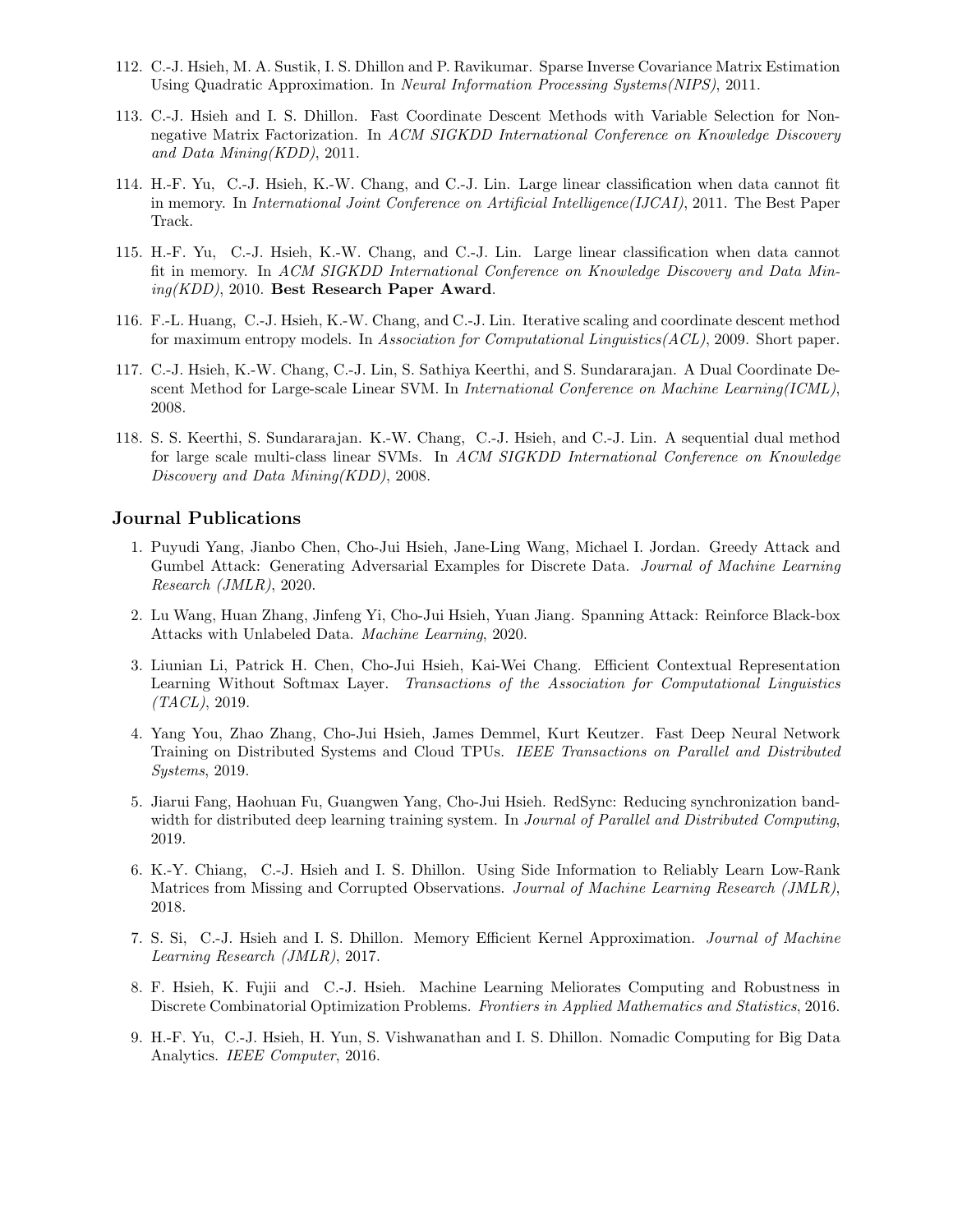- 10. C.-J. Hsieh, M. A. Sustik, I. S. Dhillon and P. Ravikumar. QUIC: Quadratic Approximation for Sparse Inverse Covariance Matrix Estimation. Journal of Machine Learning Research(JMLR), 15:2911–2947, 2014.
- 11. K.-Y. Chiang, C.-J. Hsieh, N. Natarajan, A. Tewari, and I. S. Dhillon. Prediction and Clustering in Signed Networks: A Local to Global Perspective. Journal of Machine Learning Research(JMLR), 15:1177–1213, 2014.
- 12. H. Yun, H.-F. Yu, C.-J. Hsieh, S. Vishwanathan, I. S. Dhillon. NOMAD: Non-locking, stOchastic Multi-machine algorithm for Asynchronous and Decentralized matrix completion. Proceedings of the VLDB Endowment, 7:11:975–986, 2014.
- 13. H.-F. Yu, C.-J. Hsieh, S. Si, I. S. Dhillon. Parallel Matrix Factorization for Recommender Systems. Knowledge and Information Systems(KAIS), 2013.
- 14. H.-F. Yu, C.-J. Hsieh, K.-W. Chang, and C.-J. Lin. Large linear classification when data cannot fit in memory. ACM Transactions on Knowledge Discovery from Data(TKDD), 5:23:1–23, 2012.
- 15. G.-X. Yuan, K.-W. Chang, C.-J. Hsieh, and C.-J. Lin. A comparison of optimization methods for largescale L1-regularized linear classification. Journal of Machine Learning Research(JMLR), 11:3183–3234, 2010.
- 16. Y.-W. Chang, C.-J. Hsieh, K.-W. Chang, Michael Ringgaard, and C.-J. Lin. Low-Degree Polynomial Mapping of Data for SVM. Journal of Machine Learning Research(JMLR), 11:1471–1490, 2010.
- 17. F.-L. Huang, C.-J. Hsieh, K.-W. Chang, and C.-J. Lin. Iterative scaling and coordinate descent method for maximum entropy models. Journal of Machine Learning Research(JMLR), 11:581–614, 2010.
- 18. R.-E. Fan, K.-W. Chang, C.-J. Hsieh, X.-R. Wang, and C.-J. Lin. LIBLINEAR: A library for large linear classification. Journal of Machine Learning Research(JMLR), 9:1871–1874, 2008.
- 19. K.-W. Chang, C.-J. Hsieh, and C.-J. Lin. Coordinate Descent Method for Large-scale L2-loss Linear SVM. Journal of Machine Learning Research(JMLR), 9:1369–1398, 2008.

### Selected Software Packages

- LIBLINEAR A Library for Large-scale Linear Classification
	- 1. <http://www.csie.ntu.edu.tw/~cjlin/liblinear>
	- 2. One of the main contributors.
	- 3. A comprehensive package containing several efficient linear classification and regression solvers.
- DC-SVM A Divide-and-Conquer solver for kernel SVM
	- 1. <http://www.cs.utexas.edu/~cjhsieh/dcsvm>
	- 2. Solve classification problems with 0.5 million samples in 3 minutes.
- QUIC QUadratic Inverse Covariance algorithm
	- 1. <http://www.cs.utexas.edu/user/sustik/quic>
	- 2. Proximal Newton method for sparse inverse covariance estimation.
	- 3. The extension–BigQUIC can solve 1 million dimensional problems (with 1 trillon parameters) in one day using a single machine.
- LIBPMF A parallel matrix factorization library.
	- 1. <http://www.cs.utexas.edu/~rofuyu/libpmf>
	- 2. Fast and scalable matrix completion solver (on multi-core platforms).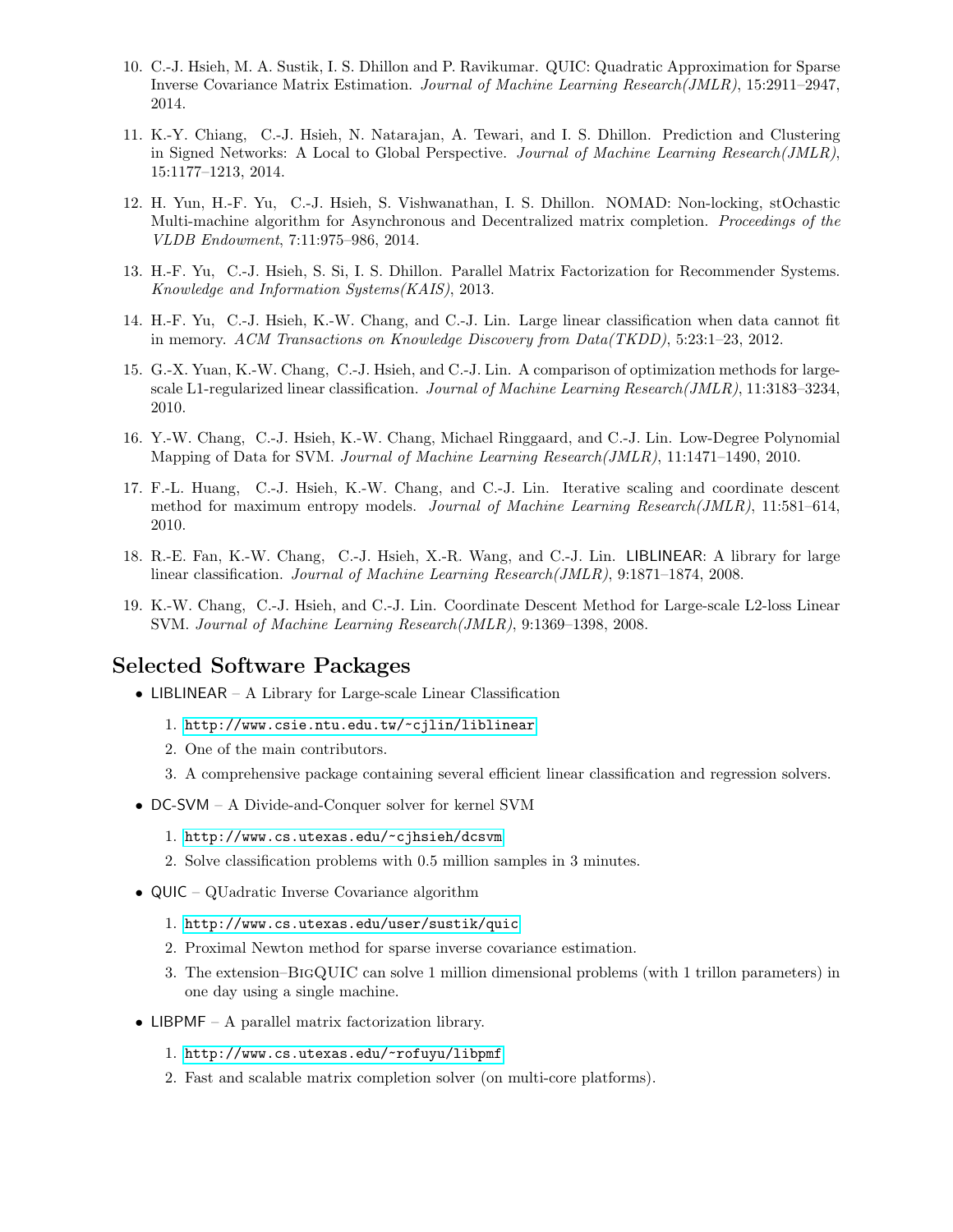- NMF-CD Coordinate descent methods for non-negative matrix factorization
	- 1. <http://www.cs.utexas.edu/~cjhsieh/nmf>
	- 2. Coordinate descent algorithms for least squares NMF and KL-NMF.
- AMD An automatic matrix differentiation library.
	- 1. <https://github.com/pkambadu/AMD>
	- 2. One of the main contributors during my internship in IBM research.
	- 3. Efficient automatic differentiation computation for matrix functions.
- LIBSVM A Library for Support Vector Machines
	- 1. <http://www.csie.ntu.edu.tw/~cjlin/libsvm>
	- 2. Assisted Professor Chih-Jen Lin in maintaining the library and answering questions from users.

#### Talks

- 1. "On Scalability and Tunability of Neural Network Training". The 4th Workshop on Augmented Intelligent and Interaction (keynote), Nov, 2020.
- 2. "On Scalability and Tunability of Neural Network Training". Samsung AI Researcher of the Year, Nov, 2020.
- 3. "On Scalability and Efficiency of Machine Learning Systems". Baidu, Aug, 2020.
- 4. "Black-box Adversarial Attacks via Zeroth Order Optimization". UCLA workshop on zeroth order optimization, July, 2020.
- 5. "On Scalability and Efficiency of Machine Learning Systems". Alibaba, July, 2020.
- 6. "Black-box Adversarial Attacks via Zeroth Order Optimization". UCLA Applied Math, July, 2020.
- 7. "Adversarial Robustness of Discrete Machine Learning Models". CVPR Workshop on Adversarial Machine Learning (invited), June, 2020.
- 8. "Stability and Robustness of Machine Learning". Toyota Research, October, 2019.
- 9. "Evaluating and Enhancing the Robustness of Machine Learning Models". UCLA Applied Math, September, 2019.
- 10. "Large-scale Ranking and Recommendation". Blizzard, August, 2019.
- 11. "Neural Network Verification and Defense". UCLA, April, 2019.
- 12. "Neural Network Verification". Google Research, March, 2019.
- 13. "Model Compression and Fast Prediction for Large-scale Language Models". Siam CSE, March, 2019.
- 14. "Robustness of Deep Neural Networks to Adversarial Examples". National Taiwan University, Dec, 2018.
- 15. "On Extension of CLEVER: A Neural Network Robustness Evaluation Algorithm". GlobalSIP, Nov, 2018.
- 16. "Robustness of Deep Neural Networks to Adversarial Examples". Google Cloud, Aug, 2018.
- 17. "Adversarial Examples: Attacks and Defenses". Google Brain, Aug, 2018.
- 18. "Attacking Black-box Machine Learning Models by Zeroth Order Optimization". Informs. June, 2018.
- 19. "On Robustness of Deep Neural Networks". Peter Hall Conference. May, 2018.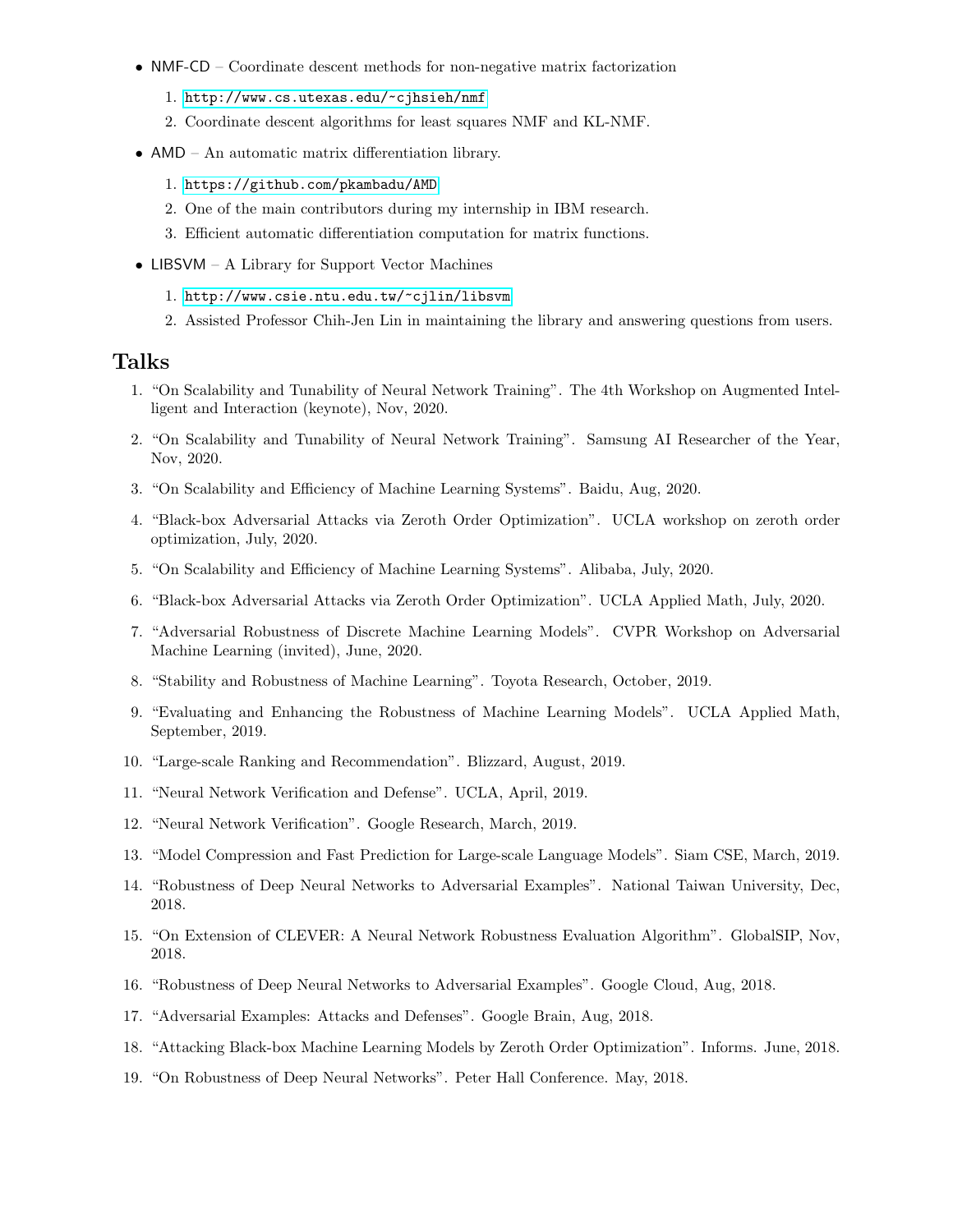- 20. "Improved training of deep neural networks under large batch and adversarial attacks". Google New York. Jan, 2018.
- 21. "Security for Deep Neural Networks". NTU Machine Learning Symposium, National Taiwan University. Dec, 2017.
- 22. "An Efficient Trust Region Method for Training Deep Neural Networks". Bay Area Scientific Computing Day, LBNL. Dec, 2017.
- 23. "Attack Deep Neural Networks". UC Davis. Oct, 2017.
- 24. "Communication-Efficient Distributed Block Minimization for Nonlinear Kernel Machines". ACM SIGKDD, Halifax. Aug, 2017.
- 25. "Matrix Completion meets Ranking". ICSA, Chicago. June, 2017.
- 26. "Learning from Comparisons". UC Davis. June, 2017.
- 27. "Computational and Statistical Challenges in Matrix Completion". Huawei. March, 2017.
- 28. "Modied Gradient Boosting Decision Tree for Extreme Classication". NIPS extreme classification workshop. Dec, 2016.
- 29. "PASSCoDe-Fix: Parallel Semi-Asynchronous Dual Co-ordinate Descent". MOPTA. August, 2016.
- 30. "Inexact Proximal Newton Methods for Composite Minimization". ICCOPT. July, 2016.
- 31. "Asynchronous Parallel Optimization in Machine Learning". UC Davis Statistical Sciences Symposium. April, 2016.
- 32. "Asynchronous Parallel Optimization in Machine Learning". UC Davis Statistical Sciences Symposium. April, 2016.
- 33. "Parallel Asynchronous Stochastic Co-ordinate Descent with Auxiliary Variables". Informs Optimization Society (IOS). Mar, 2016.
- 34. "Communication Efficient Parallel Block Minimization for Kernel Machines". UC Berkeley. Feb, 2016.
- 35. "On Computational and Statistical Challenges in Matrix Completion".
	- University of Science and Technology of China. Dec, 2015.
	- UC Davis. Nov, 2015.
- 36. "PASSCoDe: Parallel ASynchronous Stochastic dual Co-ordinate Descent".
	- Applied math seminar, UCLA. Nov, 2015.
	- DMML workshop, UC Berkeley. Oct, 2015.
	- International Conference on Machine Learning. July, 2015.
- 37. "Computational Challenges in Machine Learning". UC Davis. Nov, 2015.
- 38. "Matrix Completion with Noisy Observations and Features". ML seminar. UC Davis. Oct, 2015.
- 39. "PU Learning for Matrix Completion". International Conference on Machine Learning, Beijing. July, 2015.
- 40. "Exploiting Structure in Large-scale Machine Learning Problems".
	- Toyota Technological Institute at Chicago, April, 2015.
	- University of California, Los Angeles, April, 2015.
	- Boston University, April, 2015.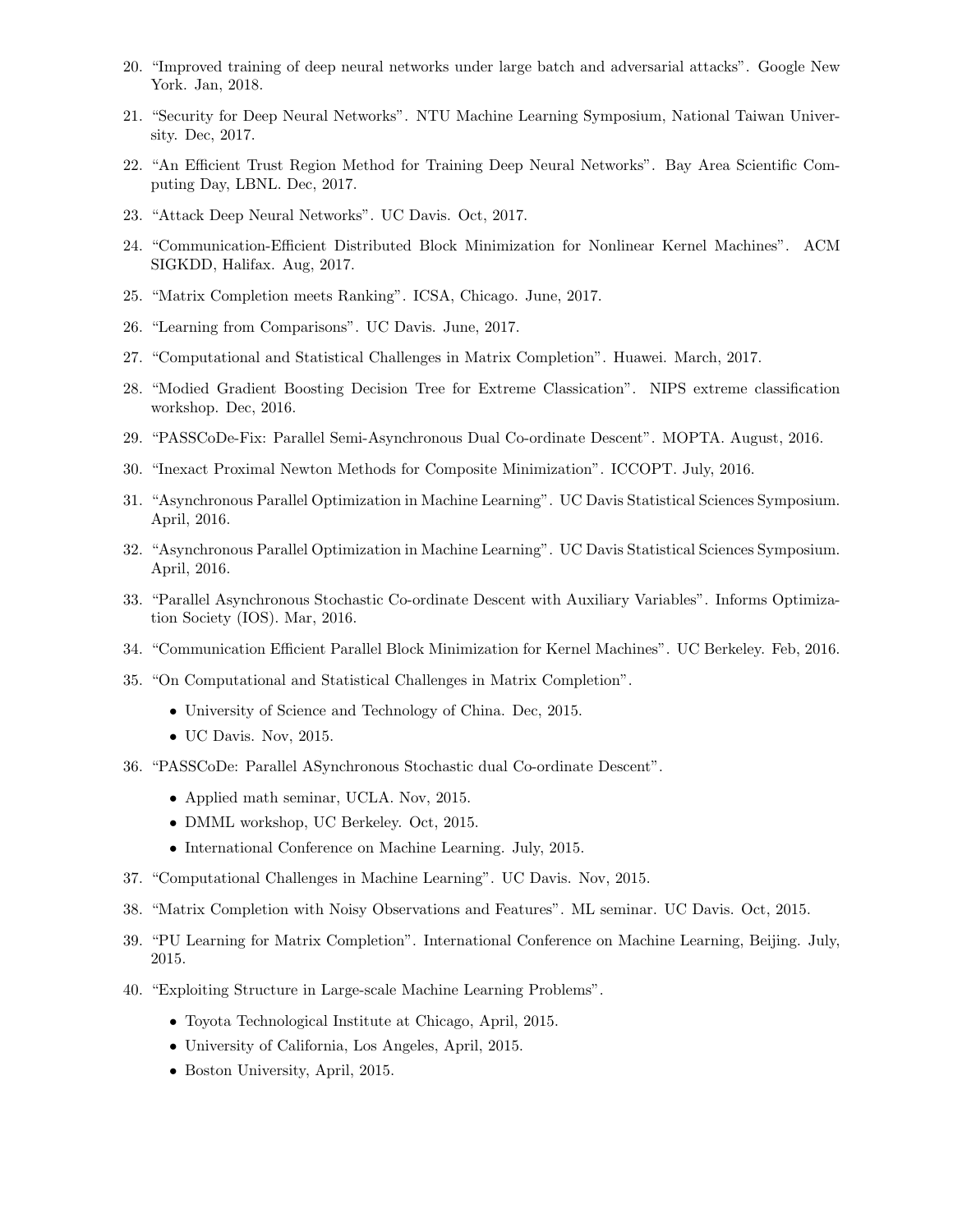- Microsoft Research, New York, Mar, 2015.
- Carnegie Mellon University, Mar, 2015.
- Cornell University, Mar, 2015.
- Stony Brook University, Mar, 2015.
- University of Illinois, Urbana-Champaign, Mar, 2015.
- University of California, Davis, Mar, 2015.
- University of California, Santa Barbara, Feb, 2015.
- Dartmouth College, Feb, 2015.
- 41. "Automatic Differentiation for Matrix Functions". Machine Learning Symposium, National Taiwan University, Jan, 2015.
- 42. "Exploiting Structure in Large-scale Optimization for Machine Learning". Guest lecture at UT Austin. Nov, 2014.
- 43. "Matrix Completion Theories, Applications, and Scalable Solvers". Appier, Taipei. July, 2014.
- 44. "Sparse Inverse Covariance Estimation for a Million Variables". ICML workshop on Covariance Selection. Jun, 2014.
- 45. "Nuclear Norm Minimization via Active Subspace Selection". International Conference on Machine Learning, Beijing. Jun, 2014.
- 46. "A Divide-and-Conquer Solver for Kernel Support Vector Machines". International Conference on Machine Learning, Beijing. Jun, 2014.
- 47. "Big & Quic: Sparse Inverse Covariance Estimation for a Million Variables". Machine Learning Symposium, National Taiwan University, Dec, 2013.
- 48. "Big & Quic: Sparse Inverse Covariance Estimation for a Million Variables". Neural Information Processing Systems, Dec, 2013.
- 49. "Automatic differentiation for matrix functions and Nuclear Norm Minimization Solvers". IBM Research, Yorktown Heights, NY. Aug, 2013.
- 50. "Sparse Inverse Covariance Estimation Using Quadratic Approximation". MOPTA, Aug, 2013.
- 51. "Sparse Inverse Covariance Estimation Using Quadratic Approximation". Machine Learning Symposium, National Taiwan University, Dec, 2012.
- 52. "Organizational Overlap on Social Networks". LinkedIn, Aug, 2012.

### Grants

- 1. "RI: Small: Learning to Optimize: Designing and Improving Optimizers by ML Algorithms", National Science Foundation, \$450,000, 10/01/20–09/30/23, So-PI.
- 2. "Situational Awareness in Extreme/Dynamic/Contested Environments", ARL, \$1,192,089, co-PI (My share:  $\sim 20\%$ ).
- 3. Facebook Research Award, \$80,000, PI (My share: 50%).
- 4. Intel Research Award, \$15,000, So- PI.
- 5. Gift fund, AITRICS, \$20,000, So-PI.
- 6. "Fast DNN Training on Distributed Systems", Intel, \$20,000, So-PI.
- 7. "RI: SMALL: Fast Prediction and Model Compression for Large-Scale Machine Learning", National Science Foundation, IIS-1719097, \$450,000, 08/15/17–07/31/20. So-PI.